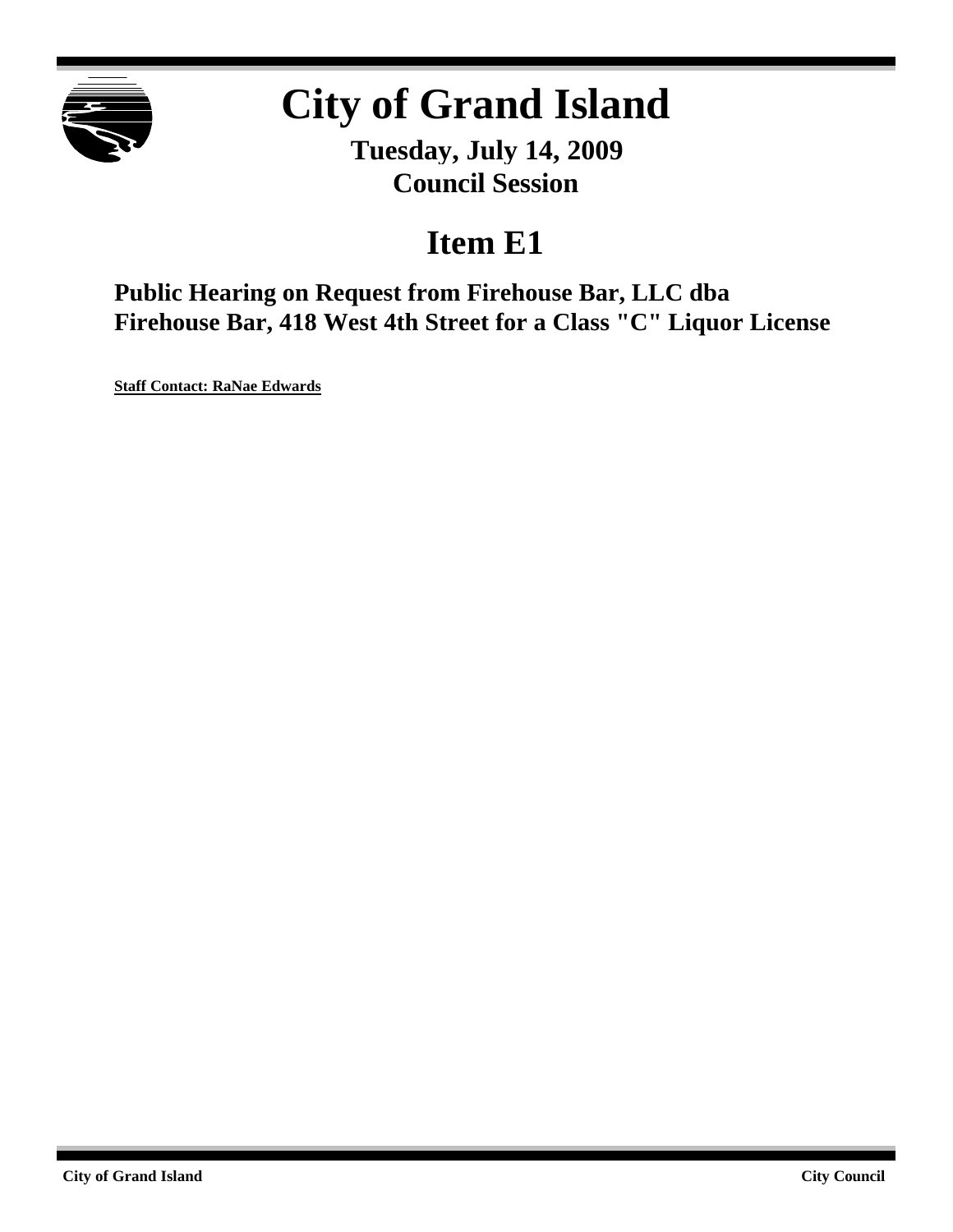## **Council Agenda Memo**

| From:                          | RaNae Edwards, City Clerk                                                                                                     |
|--------------------------------|-------------------------------------------------------------------------------------------------------------------------------|
| <b>Meeting:</b>                | July 14, 2009                                                                                                                 |
| Subject:                       | Public Hearing on Request from Firehouse Bar, LLC dba<br>Firehouse Bar, 418 West 4th Street for a Class "C"<br>Liquor License |
| <b>Item <math>\#</math>'s:</b> | $E-1 & 1-2$                                                                                                                   |
| $Presenter(s):$                | RaNae Edwards, City Clerk                                                                                                     |

## **Background**

Section 4-2 of the Grand Island City Code declares the intent of the City Council regarding liquor licenses and the sale of alcohol.

#### **Declared Legislative Intent**

It is hereby declared to be the intent and purpose of the city council in adopting and administering the provisions of this chapter:

- (A) To express the community sentiment that the control of availability of alcoholic liquor to the public in general and to minors in particular promotes the public health, safety, and welfare;
- (B) To encourage temperance in the consumption of alcoholic liquor by sound and careful control and regulation of the sale and distribution thereof; and
- (C) To ensure that the number of retail outlets and the manner in which they are operated is such that they can be adequately policed by local law enforcement agencies so that the abuse of alcohol and the occurrence of alcohol-related crimes and offenses is kept to a minimum.

### **Discussion**

Firehouse Bar, LLC dba Firehouse Bar 418 West 4th Street has submitted an application for a Class "C" Liquor License. A Class "C" Liquor License allows for the sale of alcohol on and off sale inside the corporate limits of the city.

City Council action is required and forwarded to the Nebraska Liquor Control Commission for issuance of all licenses. This application has been reviewed by the Clerk, Building, Fire, Health, and Police Departments.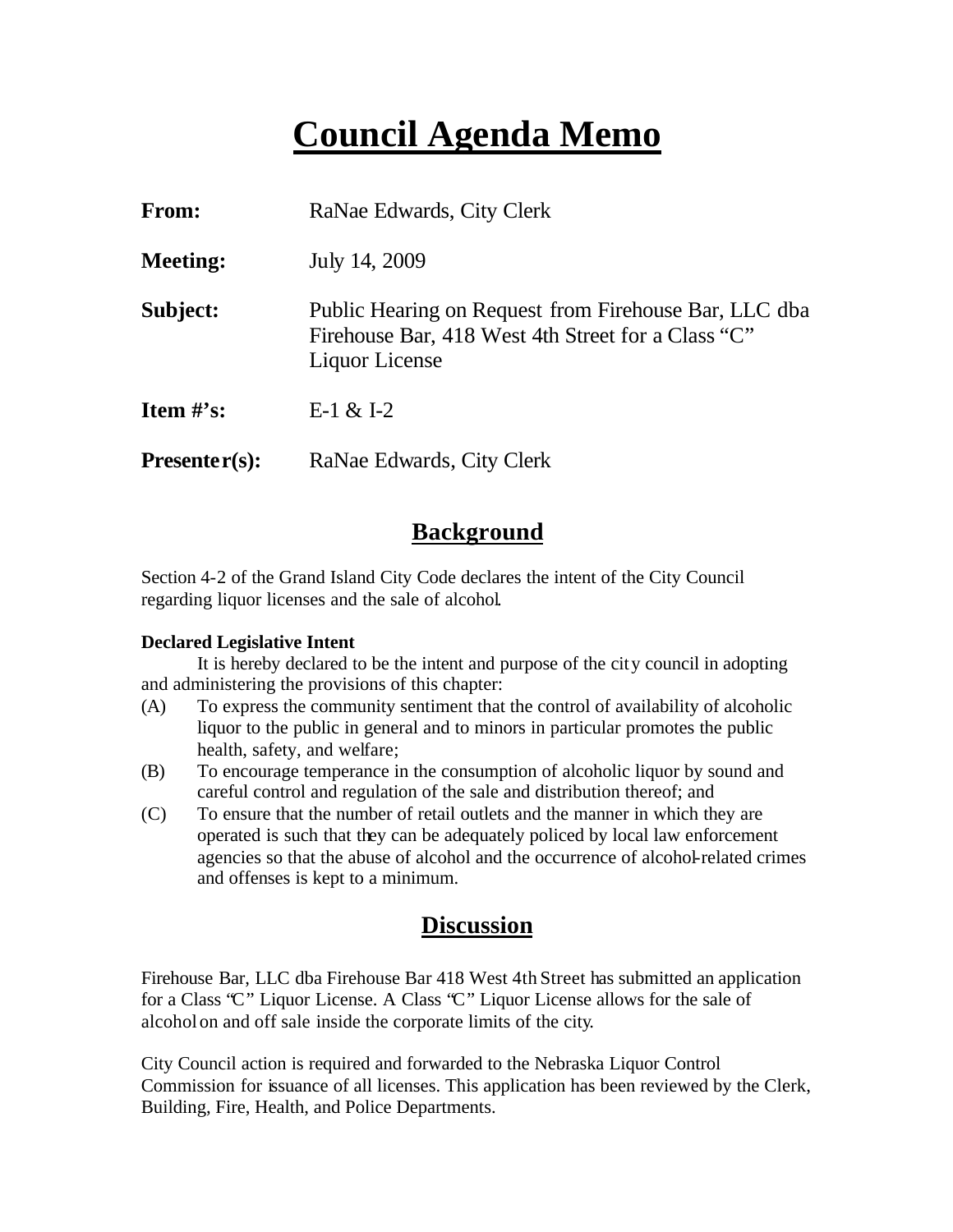Also submitted was a Liquor Manager Designation for Mitchelle Sheehan, 317 South Plum Street.

## **Alternatives**

It appears that the Council has the following alternatives concerning the issue at hand. The Council may:

- 1. Approve the application.
- 2. Forward to the Nebraska Liquor Control Commission with no recommendation.
- 3. Forward to the Nebraska Liquor Control Commission with recommendations.
- 4. Deny the application.

## **Recommendation**

Based on the Nebraska Liquor Control Commission's criteria for the approval of Liquor Licenses, City Administration recommends that the Council approve the application.

## **Sample Motion**

Move to approve the application of Firehouse Bar, LLC dba Firehouse Bar, 418 West 4th Street for a Class "C" Liquor License contingent upon final inspections and the request from Mitchelle Sheehan, 317 South Plum Street for a Liquor Manager Designation contingent upon Mr. Sheehan completing a state approved alcohol server/seller training program.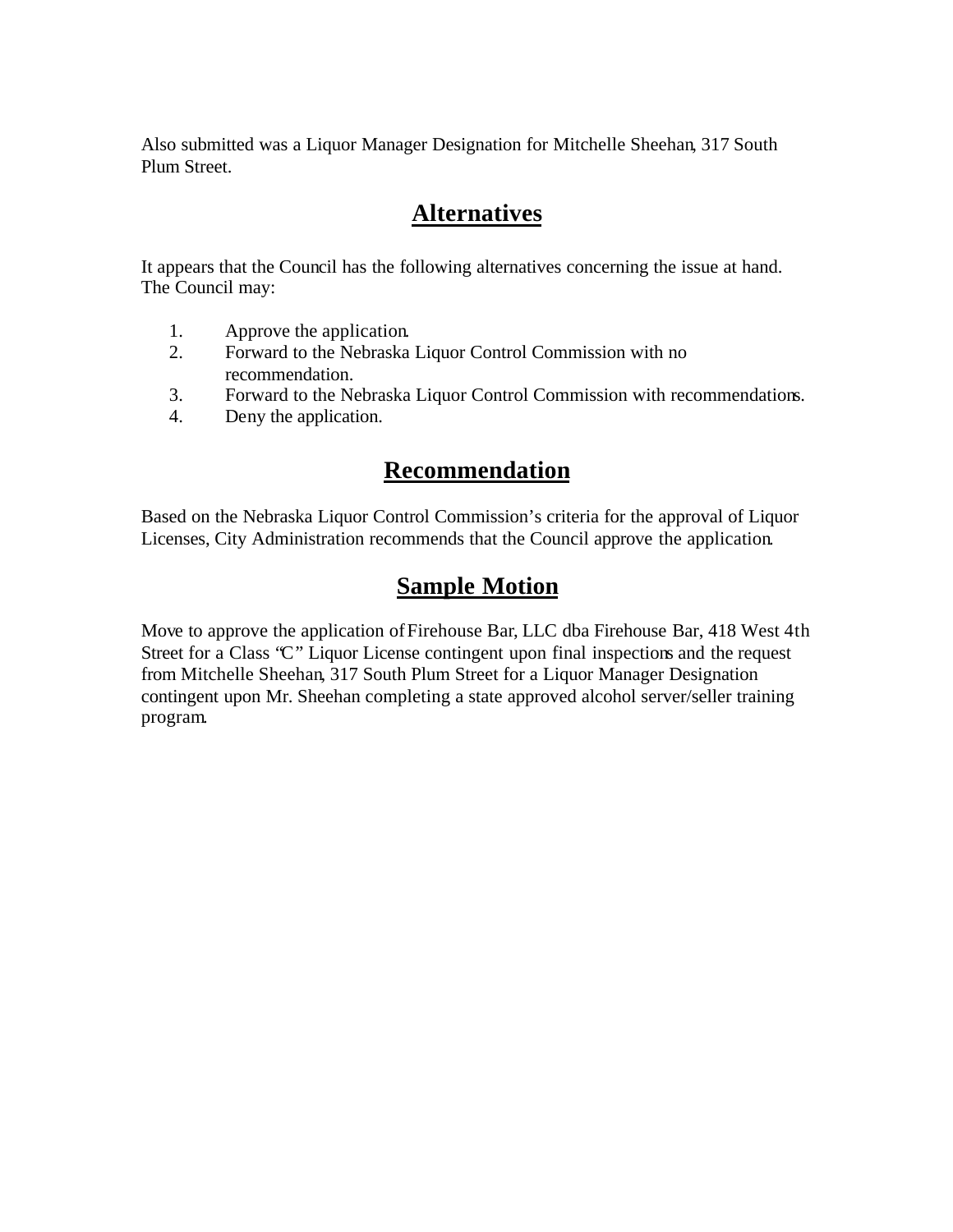| 07/06/09<br>13:26                                                                                                                                        | Grand Island Police Dept.<br>LAW INCIDENT TABLE                                                                                                                           | 450<br>Page:<br>$\overline{1}$ |
|----------------------------------------------------------------------------------------------------------------------------------------------------------|---------------------------------------------------------------------------------------------------------------------------------------------------------------------------|--------------------------------|
| City<br>Occurred after<br>Occurred before<br>When reported<br>Date disposition declared<br>Incident number<br>Primary incident number<br>Incident nature | : Grand Island<br>: 14:45:01 06/26/2009<br>: 14:45:01 06/26/2009<br>: 14:45:01 06/26/2009<br>: 07/05/2009<br>: L09063944<br>: Liquor Lic Inv Liquor License Investigation |                                |
| Incident address<br>State abbreviation<br>ZIP Code<br>Contact or caller<br>Complainant name number                                                       | : 418 4th St W<br>$:$ NE<br>: 68801                                                                                                                                       |                                |
| Area location code<br>Received by<br>How received<br>Agency code<br>Responsible officer<br>Offense as Taken<br>Offense as Observed                       | : PCID Police - CID<br>: Vitera D<br>: T Telephone<br>: GIPD Grand Island Police Department<br>: Vitera D                                                                 |                                |
| Disposition<br>Misc. number                                                                                                                              | CLO Closed Case                                                                                                                                                           |                                |
| Geobase address ID<br>Long-term call ID<br>Clearance Code<br>Judicial Status<br>.                                                                        | 12876<br>CL Case Closed<br>NCT.<br>Non-criminal Incident                                                                                                                  |                                |

#### INVOLVEMENTS:

|                | Px Record # Date |                                   | Description                                                                | Relationship                   |
|----------------|------------------|-----------------------------------|----------------------------------------------------------------------------|--------------------------------|
| NM<br>NM<br>NM |                  | 40763 06/26/09<br>137332 06/26/09 | 17866 06/26/09 Sheehan, Mitchelle M<br>Cargill, Ruby Mae<br>Firehouse Bar, | Liquor Manager<br>Owner<br>Bar |

#### LAW INCIDENT CIRCUMSTANCES:

|    | Se Circu Circumstance code |                                                                   | Miscellaneous |
|----|----------------------------|-------------------------------------------------------------------|---------------|
| -- |                            | <u> delega delegazione dell'algebra dell'algebra dell'algebra</u> |               |
|    | 1 TMAQ DI / 11 1 21 1      |                                                                   |               |

1 LT03 Bar/Night Club

LAW INCIDENT NARRATIVE:

Liquor License Investigation for a New Liquor License at the Firehouse Bar and<br>Liquor Manager Investigation on Mitchelle Sheehan.

#### LAW INCIDENT RESPONDERS DETAIL:

| Se Responding offi Unit n Unit number |  |  |  |  |  |
|---------------------------------------|--|--|--|--|--|
|                                       |  |  |  |  |  |
| 1 Vitera D. 318 - Vitera D            |  |  |  |  |  |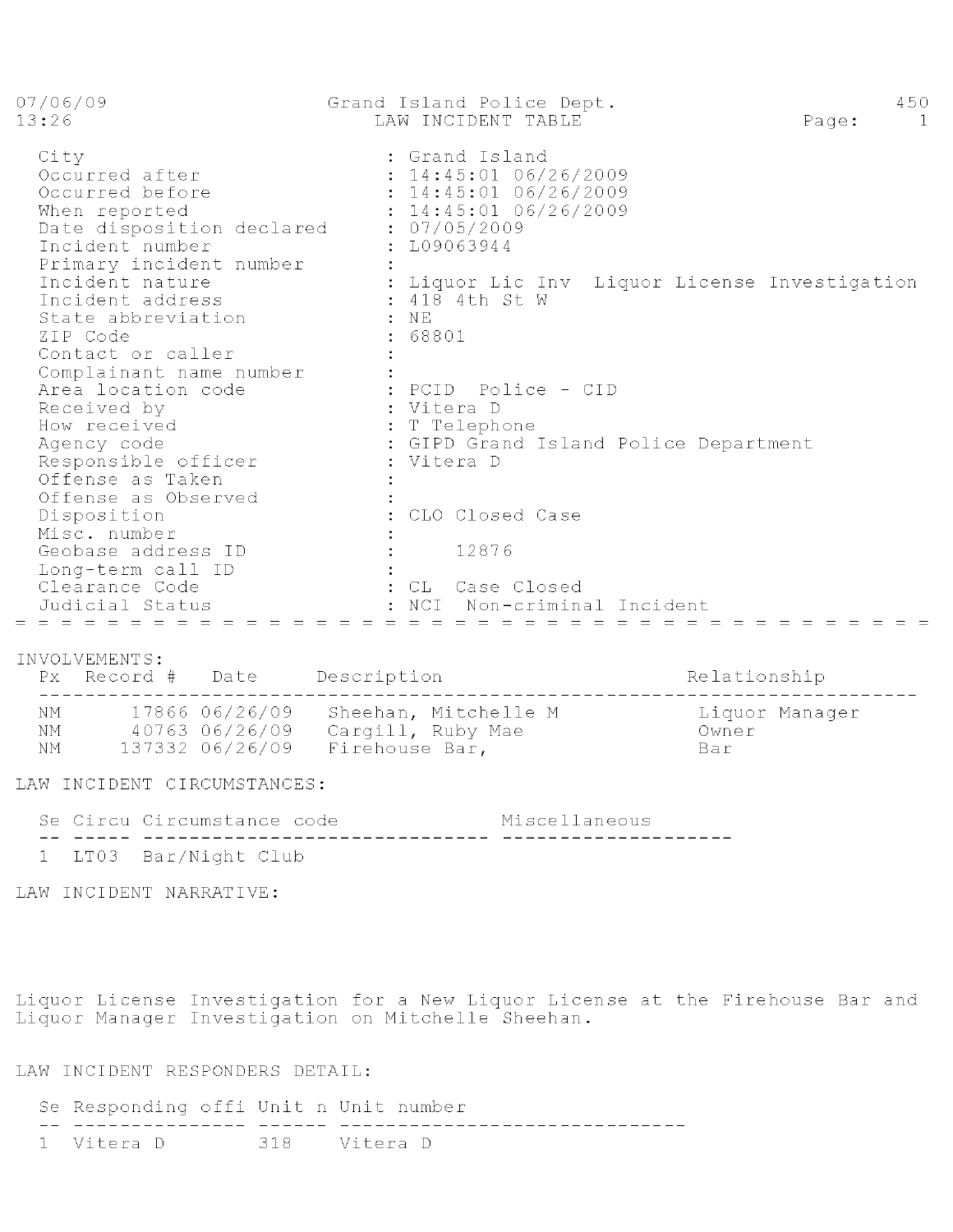07/06/09<br>13:26

LAW SUPPLEMENTAL NARRATIVE:

| Seq Name     | Date |                     |  |  |  |
|--------------|------|---------------------|--|--|--|
|              |      |                     |  |  |  |
| 1 - Vitera D |      | 15:11:26 06/26/2009 |  |  |  |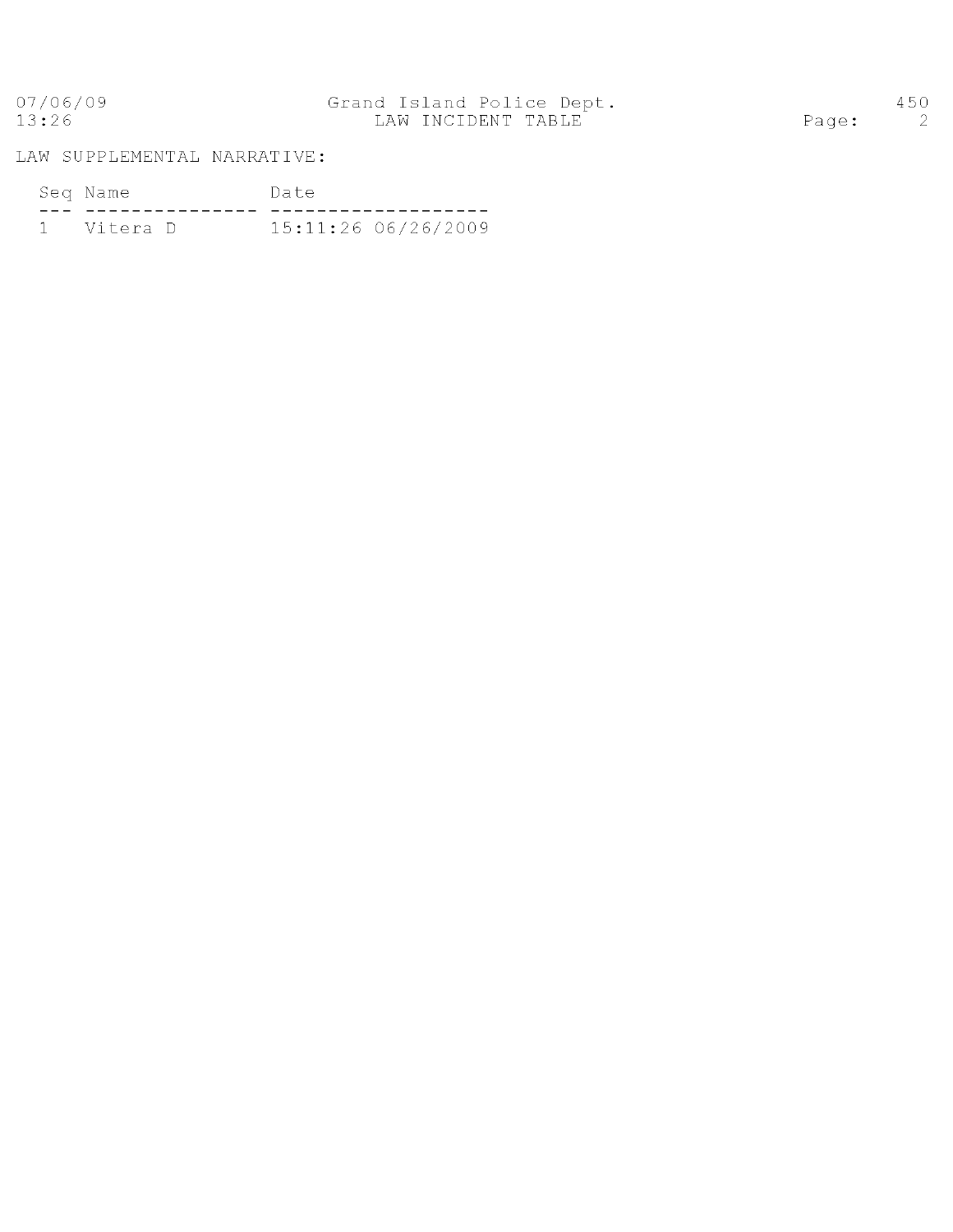07/06/09  $13:26$ 

Grand Island Police Dept. LAW INCIDENT TABLE

Page:

#### Grand Island Police Department Supplemental Report

I received a copy of a liquor license application for the Firehouse Bar. Sarah and John Spencer are the current owners, and they are selling the bar to Ruby Cargill. Mitchelle Sheehan is listed as the proposed liquor manager under Cargill's ownership.

On 6/5/09, I received a copy of a liquor license application where Sarah and John Spencer were trying to sell the Firehouse Bar to Mitchelle Sheehan. I called Sheehan, and he said that he couldn't come up with the funds to buy the<br>bar. During that investigation, I checked on Sheehan through Spillman and NCJIS. I found that he has two traffic citations listed in Spillman. NCJIS shows the following convictions: 1. stop sign or traffic signal in '97 2. speeding in '98 3. speeding in '99 4. speeding in 2000 5. speeding in 2004 6. speeding in 2008.

Sheehan listed all of the convictions listed in NCJIS with the lone exception of a speeding conviction in 2000. At the bottom of Sheehan's disclosure statement, he added "various traffic violations over 20 years ago." It appears that he attempted to be accurate.

But at the same time, Mitchelle's failure to disclose his speeding conviction in 2000 technically makes the application false according to the Nebraska Liquor Control Act (Part II Chapter 2 Section 010.01). The traffic conviction would fall under state law or local ordinance

On the application, it clearly asks "Has anyone who is a party to this application, or their spouse, ever been convicted of or plead guilty to any charge. Charge means any charge alleging a felony, misdemeanor, violation of a federal or state law, a violation of a local law, ordinance or resolution."

However, either way, the conviction is either an infraction or a misdemeanor that does not rise to the level of a Class I Misdemeanor in a specified crime under Nebraska State Statute Chapter 28 that would automatically exclude him from being the liquor manager.

Cargill disclosed a DUI conviction in 1976 and a DUI arrest in May of this year. I could not find any additional convictions through Spillman or NCJIS.

On 6/25/09 at 1548 hours, I called the number listed for Ruby and got her voicemail. I asked her to call me and set up a time next week Wednesday through Friday when she would be able to meet with me.

I met with Ruby at the Firehouse Bar on 7/3/09. We discussed expectations of her business from a law enforcement perspective. I stressed to her that cooperation with law enforcement personnel is vital to her business. I also shared with her some common problems we've had with other bars. I suggested that she check the Nebraska Liquor Control Commission's web site for information on liquor laws and regulations.

I told Ruby that I didn't see any law enforcement problems with her obtaining a liquor license at this time. I told her that I would most likely recommend that the City Council recommend an approval of the license.

All in all, the Grand Island Police Department doesn't object to Ruby Cargill obtaining a liquor license for the Firehouse Bar and to Mitchelle Sheehan being